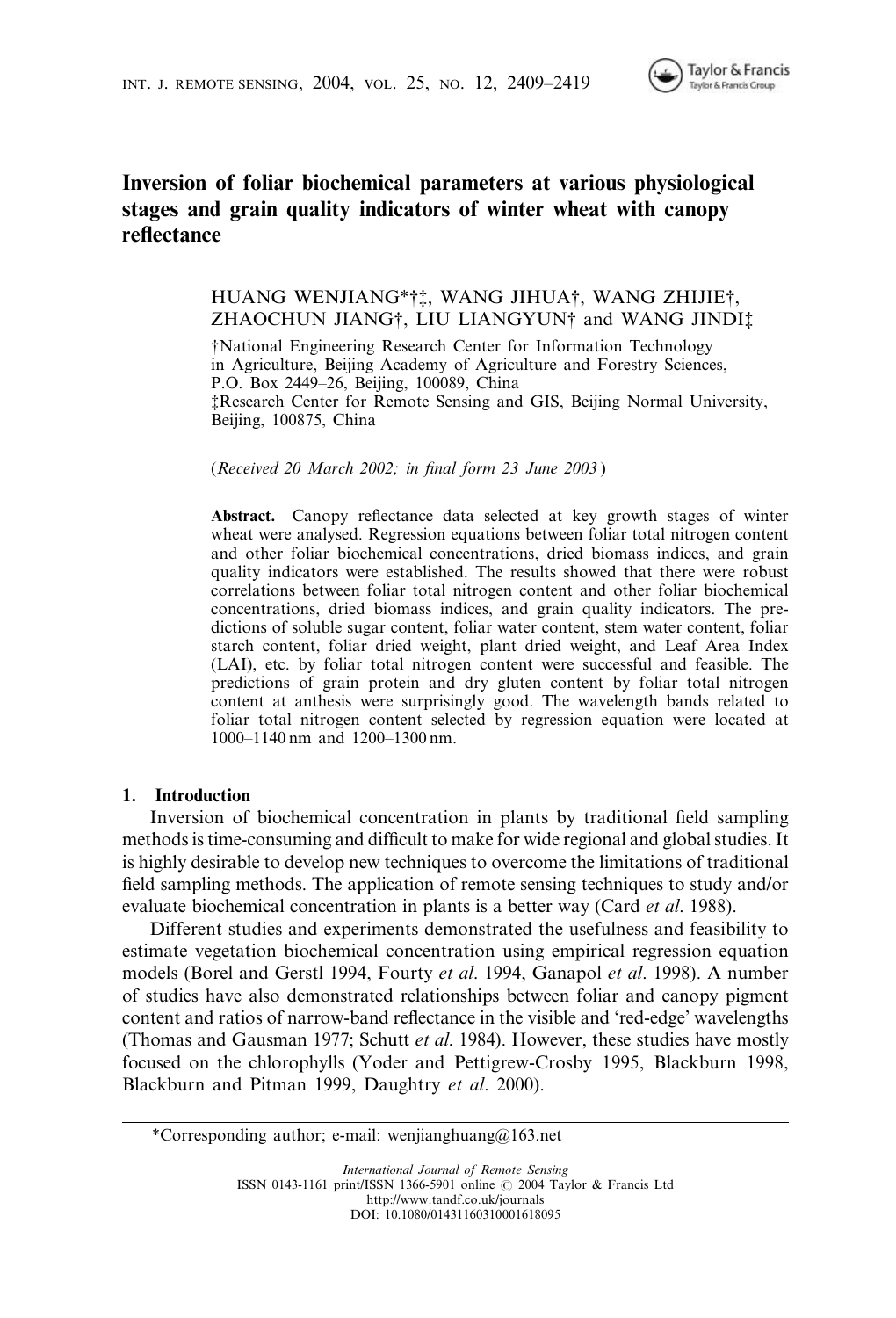Some approaches applied spectral reflectance measurements with different nitrogen treatments in corn and wheat (Blackmer et al. 1996).

There had been a few research works related to protein, sugar, starch, etc. Jacquemoud et al. (1995) used stepwise multiple regression analyses to estimate protein, cellulose, lignin and starch. Kokaly and Clark (1999) used band depth of absorption features at selected wavelengths to estimate foliar nitrogen, lignin and cellulose. Aber and Federer (1989) found that lignin concentration in green leaves was inversely related to annual nitrogen mineralization. However, there have been few studies concerning grain quality indicators forecasting by remote sensing.

Farmers, agricultural managers and grain processing enterprises are interested in measuring and assessing soil and crop status in order to apply adequate fertilizer quantities to crop growth, and thereafter, for health monitoring, and yield and grain quality forecasting during an advanced development stage of crop. For this purpose, hyperspectral remote sensing can play a vital role in providing timespecific and time-critical information for precision farming, due to its ability to measure foliar nitrogen variability.

#### 2. Materials and methods

### 2.1. Experimental site

The experiment was conducted at the remote sensing base of Beijing suburb, which is located in Shunyi district  $(40^{\circ}21' N, 116^{\circ}34' E)$ , for the year 2000–2001. The climate of the study is the north temperate zone with a mean annual rainfall of 507.7 mm and a mean temperature of  $13^{\circ}$ C.

# 2.1.1. Soils

Wheat was planted on a silt clay loam soil. The nutrients at 0–30 cm soil depth were as follows: organic matter 1.42–1.48%, total nitrogen 0.081–0.100%, alkalihydrolysis nitrogen 58.6–68.0 mg kg<sup>-1</sup>, available phosphorus 20.1–55.4 mg kg<sup>-1</sup>, and rapidly available potassium  $117.6 - 129.1$  mg kg<sup>-1</sup>.

#### 2.1.2. Variety

The tested variety was '8138', a famous variety in China.

## 2.2. Measured item and methods

All canopy spectral measurements were taken from a height of 50 cm above canopy, under clear blue sky between 10:00 and 14:00 in Beijing Local Time, using an ASD FieldSpec Pro spectrometer (Analytical Spectral Devices, Boulder, CO, USA) fitted with  $25^\circ$  field of view fibre optics, which function in the 350–2500 nm spectral region with a spectral resolution of 3 nm at 700 nm and 10 nm in the 1400–2500 nm range, and with a sampling interval of 1.4 nm between 350 and 1050 nm, and 2 nm between 1050 and 2500 nm. Measurements over a 40 cm  $\times$  40 cm BaSO4 calibration panel were used for calculation of reflectance. Vegetation and panel radiance measurements were taken by averaging 20 scans at optimized integration time with due care for dark current correction at every spectral measurement. At the same time, various field and laboratory data were collected for biochemical and geochemical analysis, such as chlorophyll, total nitrogen, relative water content, starch, soluble sugar and Leaf Area Index (LAI), etc.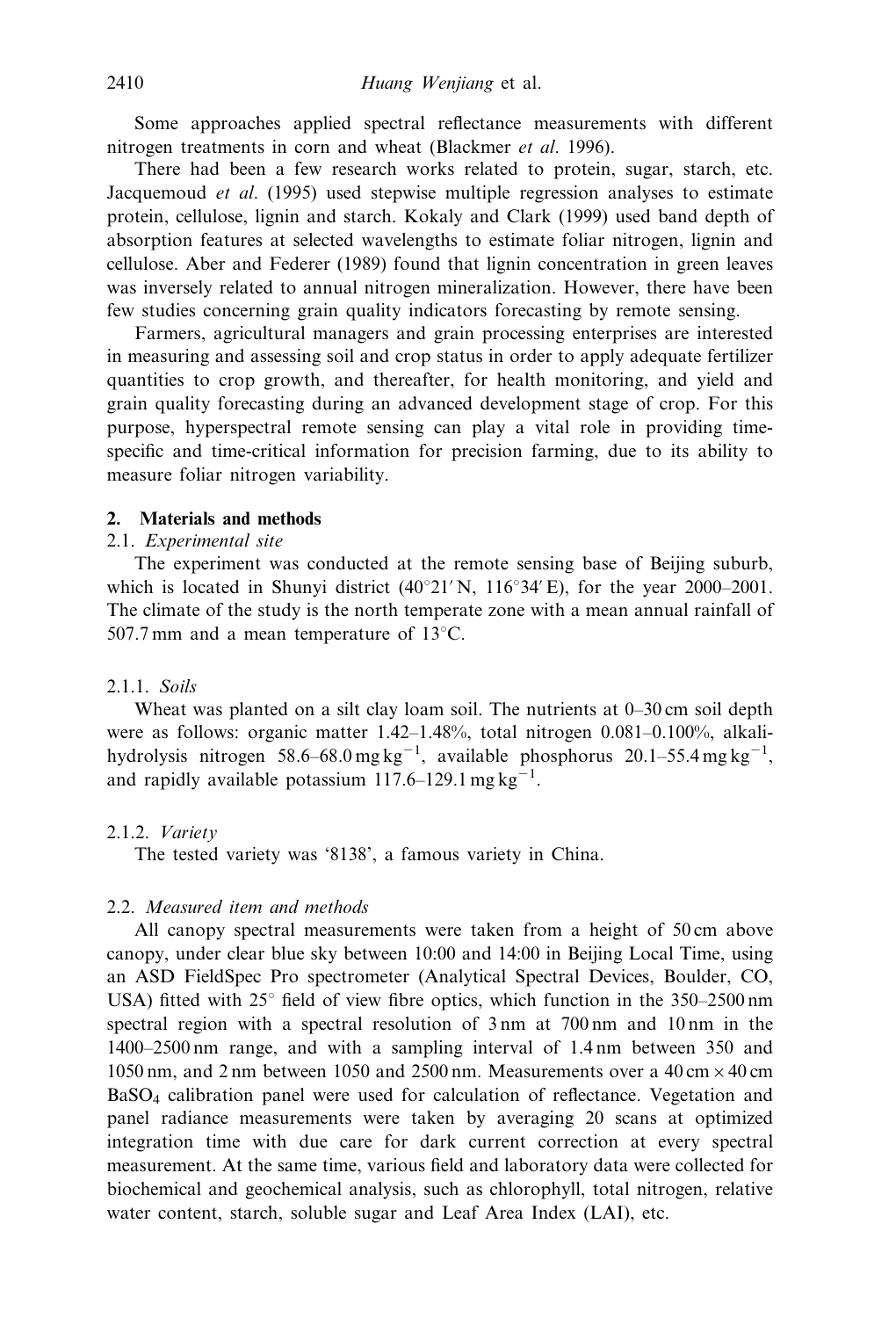|                                  | Wavelength range (nm) |  |                                                                   |  |  |                             |  |  |  |  |
|----------------------------------|-----------------------|--|-------------------------------------------------------------------|--|--|-----------------------------|--|--|--|--|
|                                  |                       |  | 350–670 671–819 1000–1140 1200–1300 1301–1700 1700–2100 2100–2500 |  |  |                             |  |  |  |  |
| Correlation<br>coefficient $(r)$ |                       |  | $-0.05$ $-0.03$ $0.8325**$ $0.5138*$                              |  |  | $-0.4518 - 0.3215 - 0.2047$ |  |  |  |  |

Table 1. Correlation coefficients between foliar nitrogen content and spectral reflectance.

 $r_{(0.05, 17)} = 0.456; r_{(0.01, 17)} = 0.575.$ 

\*Significant at  $5\%$  level; \*\*significant at  $1\%$  level.

#### 3. Results

3.1. Relationship between foliar nitrogen and spectral reflectance

An empirical relationship between the chlorophyll content and total nitrogen content of leaves and canopy has been demonstrated (Wood *et al.* 1993, Yoder and Pettigrew-Crosby 1995, Pinar and Curran 1996). Many researchers have focused on the relationship between vegetation spectrum and chlorophyll content (Blackburn 1998, Blackburn and Pitman 1999, Daughtry et al. 2000). However, Chang et al. (1997) reported that there was no relationship between spectral reflectance and chlorophyll content. The total nitrogen content is often described by dried biomass, which is not affected by water in biology. In this study, we used foliar nitrogen content to indicate wheat nutrient status.

As shown in table 1, the correlation coefficients between spectral reflectance and total nitrogen were negative in visible and short-wave infrared, but positive in nearinfrared in leaves. The bands in 1000–1140 nm and 1200–1300 nm were found to correlate with foliar nitrogen, as 1000–1140 nm band has a correlation coefficient of 0.8325, regression analysis of spectral reflectance in 1000–1140 nm and foliar nitrogen content carried out at different phenological stages of wheat. The results are presented in table 2.

Through the analyses presented in table 2, it is clear that there was good correlation between foliar nitrogen content and the logarithmic spectral reflectance at reviving and filling stage, the correlation between foliar nitrogen content and the reciprocal of reflectance spectrum at jointing stage was satisfactory. At ripening

|                | Independent                        |                                 |                                                                                             |                                         |
|----------------|------------------------------------|---------------------------------|---------------------------------------------------------------------------------------------|-----------------------------------------|
| Growth stage   | variable $(x)$                     | Dependent<br>variable           | Regression equation                                                                         | Coefficient of<br>determination $(R^2)$ |
| Reviving stage | foliar nitrogen<br>content $(\% )$ | $\rho$<br>$1/\rho$<br>$ln \rho$ | $\rho = 5.8412x + 1.9519$<br>$1/\rho = -0.0049x + 0.0566$<br>$\ln \rho = 0.1688x + 2.5958$  | 0.9132<br>0.7814<br>0.9657              |
| Jointing stage | foliar nitrogen<br>content $(\% )$ | $\rho$<br>$1/\rho$<br>$ln \rho$ | $\rho = -1.6081x + 51.022$<br>$1/\rho = 0.0011x + 0.0181$<br>$\ln \rho = -0.0415x + 3.966$  | 0.6154<br>0.6879<br>0.6647              |
| Filling stage  | foliar nitrogen<br>content $(\% )$ | $\rho$<br>$1/\rho$<br>$ln \rho$ | $\rho = -3.9018x + 54.915$<br>$1/\rho = 0.0038x + 0.0091$<br>$\ln \rho = -0.1218x + 4.1777$ | 0.8012<br>0.7568<br>0.9325              |
| Ripening stage | foliar nitrogen<br>content $(\% )$ | $\rho$<br>$1/\rho$<br>$ln \rho$ | $\rho = 6.1315x + 19.793$<br>$1/\rho = -0.0057x + 0.0427$<br>$\ln \rho = 0.1877x + 3.0916$  | 0.9789<br>0.9127<br>0.9345              |

Table 2. Regression equations between foliar nitrogen content and spectral reflectance (in the 1000–1140 nm region) at different growth stages.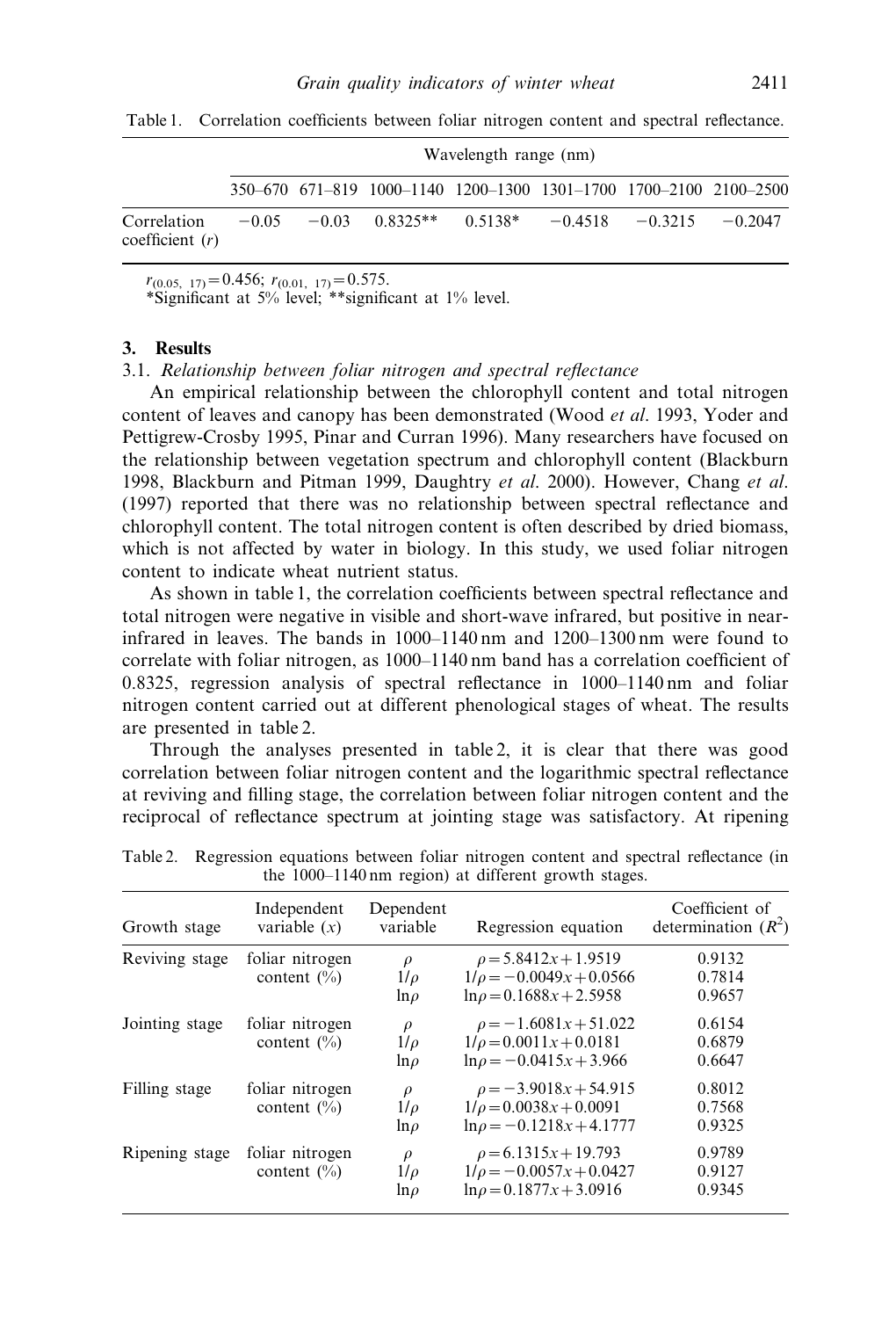stage, the correlation between foliar nitrogen content and spectral reflectance itself was highly significant, since we should establish different regression equations through different forms of spectral reflectance to estimate the other indicators at different growth stages of wheat.

### 3.2. Measured biochemical concentration and biomass

The spectral-based inversion of plant biochemical concentrations has been studied by many researchers (Jacquemoud et al. 1995, Johnson and Billow 1996, Kokaly and Clark 1999). They only compared the correlation among biochemical concentrations. However, there exist different trends of biochemical concentrations at dynamic growth stages of wheat. The nutrition trend of different growth stages was discussed separately in this paper. The relationship between the biochemical concentration and spectral reflectance was analysed, and the regression equations were established. The results were as follows.

#### 3.2.1. Measured biochemical concentration and biomass at the reviving stage

Fertilizing and watering at reviving stage significantly affect the canopy density. The correlation coefficients among biochemical concentration and dried biomass indices at reviving stage are listed in table 3. Here, the correlation between foliar nitrogen content and soluble sugar, leaf dried weight and LAI was significant, but inferior compared with other indicators. The regression equations based on the relationship between foliar nitrogen content and the foliar soluble sugar, foliar dried weight, and LAI are listed in table 4. The coefficients of determination in all the regression equations were very high. If the foliar nitrogen content is measured, the status of foliar soluble sugar, leaf dried weight, and LAI can be estimated by these regression equations.

#### 3.2.2. Measured biochemical concentration and biomass at the jointing stage

Fertilizing and watering at the jointing stage significantly affect the grain yield. The correlation coefficients among biochemical concentration and dried biomass parameters at jointing stage are listed in table 5. It indicated that the correlation

|            | <b>LTN</b> | <b>LCHL</b> | <b>LSS</b> | LS        | <b>LWC</b> | - LAI                           | <b>LDW</b>        | <b>SDW</b> | <b>PDW</b> |
|------------|------------|-------------|------------|-----------|------------|---------------------------------|-------------------|------------|------------|
| <b>LTN</b> |            |             |            |           |            |                                 |                   |            |            |
| LCHL       | 0.156      |             |            |           |            |                                 |                   |            |            |
| <b>LSS</b> | $-0.823**$ | $-0.134$    |            |           |            |                                 |                   |            |            |
| LS.        | 0.196      | $-0.204$    | $-0.244$   | -1        |            |                                 |                   |            |            |
| <b>LWC</b> | $-0.184$   | $-0.331*$   | 0.087      | 0.273     | -1         |                                 |                   |            |            |
| LAI        | $-0.301*$  | $0.350*$    | 0.195      | 0.188     | 0.099      | 1                               |                   |            |            |
| <b>LDW</b> | $-0.508**$ | 0.152       | $0.369**$  | 0.095     | 0.261      | $0.936**$ 1                     |                   |            |            |
| <b>SDW</b> | $-0.012$   | $-0.213$    | $-0.323*$  | $0.496**$ |            | $0.512**$ $0.533**$ $0.533**$ 1 |                   |            |            |
| <b>PDW</b> | $-0.283$   | $-0.045$    | 0.006      | $0.349*$  | $0.448**$  |                                 | $0.827**$ 0.862** | $0.888**$  |            |
|            |            |             |            |           |            |                                 |                   |            |            |

Table 3. Correlation coefficients among biochemical concentrations and dried biomasses at the reviving stage.

LTN, foliar total nitrogen; LCHL, foliar chlorophyll content; LSS, foliar soluble sugar content; LS, foliar starch; LWC, foliar water content; LAI, leaf area index; LDW, dry weight of foliar; SDW, dry weight of stem and sheath; PDW, dry weight of plant.

 $r_{(0.05, 95)} = 0.300; r_{(0.01, 95)} = 0.351.$ 

\*Significant at 5% level; \*\*significant at 1% level.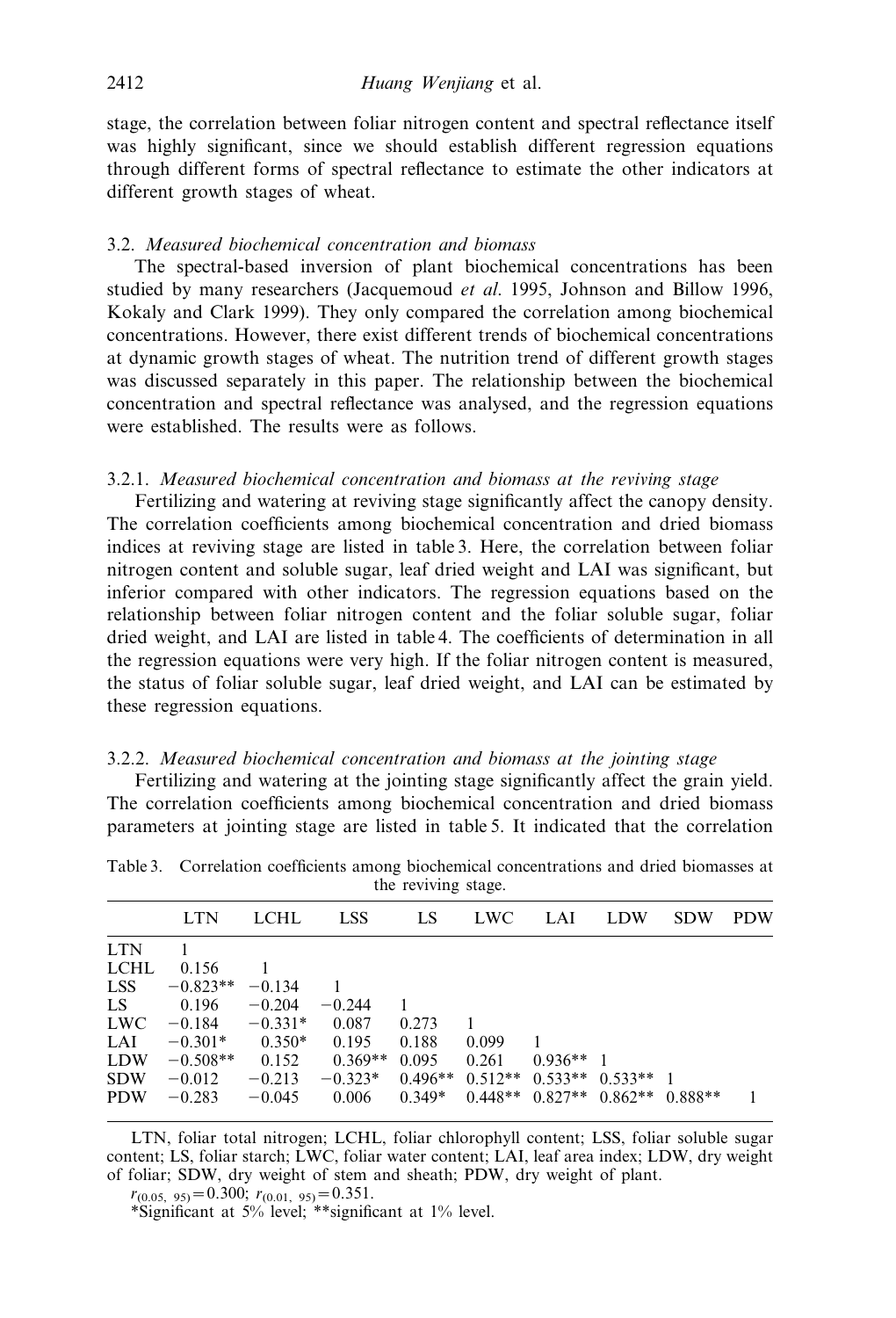| Independent<br>variable $(x)$      | Dependent variable $(v)$    | Regression equation                              | Coefficient of<br>determination $(R^2)$ |
|------------------------------------|-----------------------------|--------------------------------------------------|-----------------------------------------|
| Foliar nitrogen<br>content $(\% )$ | foliar soluble sugar $(\%)$ | $y = -6.8573x + 50.068$<br>$(3.0 \le x \le 7.0)$ | 0.7864                                  |
| Foliar nitrogen<br>content $(\% )$ | foliar dried weight $(g)$   | $y = 3.6329x - 7.6274$<br>$(3.0 \le x \le 7.0)$  | 0.7584                                  |
| Foliar nitrogen<br>content $(\% )$ | LAI                         | $y = 0.0116x + 0.6714$<br>$(3.0 \le x \le 7.0)$  | 0.8864                                  |

Table 4. Regression equations between foliar nitrogen content and other indicators at the reviving stage.

between foliar nitrogen and soluble sugar, foliar water, and stem water content was extremely significant, but inferior compared with other indicators.

Regression equations based on the relationship between foliar nitrogen and soluble sugar, foliar water, and stem and sheath water content are listed in table 6. The coefficient of determination exceeded 0.80, and is 0.95 for the regression equation between foliar total nitrogen content and foliar water content. So it is feasible to estimate foliar water content, stem and sheath water content, and foliar soluble sugar content using foliar total nitrogen content at the jointing stage.

|             | parameters at the jointing stage. |          |            |       |            |       |            |            |            |  |
|-------------|-----------------------------------|----------|------------|-------|------------|-------|------------|------------|------------|--|
|             | <b>LTN</b>                        | LCHL     | <b>LSS</b> | LS    | <b>LWC</b> | LAI   | <b>LDW</b> | <b>SDW</b> | <b>PDW</b> |  |
| <b>LTN</b>  |                                   |          |            |       |            |       |            |            |            |  |
| <b>LCHL</b> | 0.238                             |          |            |       |            |       |            |            |            |  |
| <b>LSS</b>  | $0.365**$                         | 0.022    |            |       |            |       |            |            |            |  |
| LS          | 0.026                             | 0.288    | $-0.212$   |       |            |       |            |            |            |  |
| <b>LWC</b>  | $0.418**$                         | $-0.199$ | $-0.434**$ | 0.139 |            |       |            |            |            |  |
| LAI         | $-0.017$                          | 0.186    | $-0.420**$ | 0.233 | $0.397**$  |       |            |            |            |  |
| <b>LDW</b>  | $-0.13$                           | $-0.064$ | $-0.189$   | 0.266 | 0.103      | 0.259 |            |            |            |  |
| <b>SDW</b>  | $-0.096$                          | $-0.287$ | 0.012      | 0.008 | 0.187      | 0.29  | $0.827**$  |            |            |  |

PDW  $-0.121$   $-0.165$   $-0.109$  0.165 0.144 0.284 0.969\*\* 0.940\*\* 1

Table 5. Correlation coefficients among biochemical concentrations and dried biomass

 $r_{(0.05, 95)} = 0.300; r_{(0.01, 95)} = 0.351.$ 

\*Significant at 5% level; \*\*significant at 1% level. For abbreviations, see table 3 footnote.

Table 6. Regression equations between foliar nitrogen content and other indicators at the jointing stage.

| Independent<br>variable $(x)$      | Dependent variable $(v)$                        | Regression equation                             | Coefficient of<br>determination $(R^2)$ |
|------------------------------------|-------------------------------------------------|-------------------------------------------------|-----------------------------------------|
| Foliar nitrogen<br>content $(\% )$ | foliar soluble sugar $(\%)$                     | $y = 2.789x - 9.379$<br>$(4.0 \le x \le 8.0)$   | 0.8025                                  |
| Foliar nitrogen<br>content $(\% )$ | foliar water content $(\%)$                     | $y=1.7691x+66.98$<br>$(4.0 \le x \le 8.0)$      | 0.9562                                  |
| Foliar nitrogen<br>content $(\% )$ | stem and sheath water<br>content $\binom{0}{0}$ | $y = 2.0786x + 68.408$<br>$(4.0 \le x \le 8.0)$ | 0.8421                                  |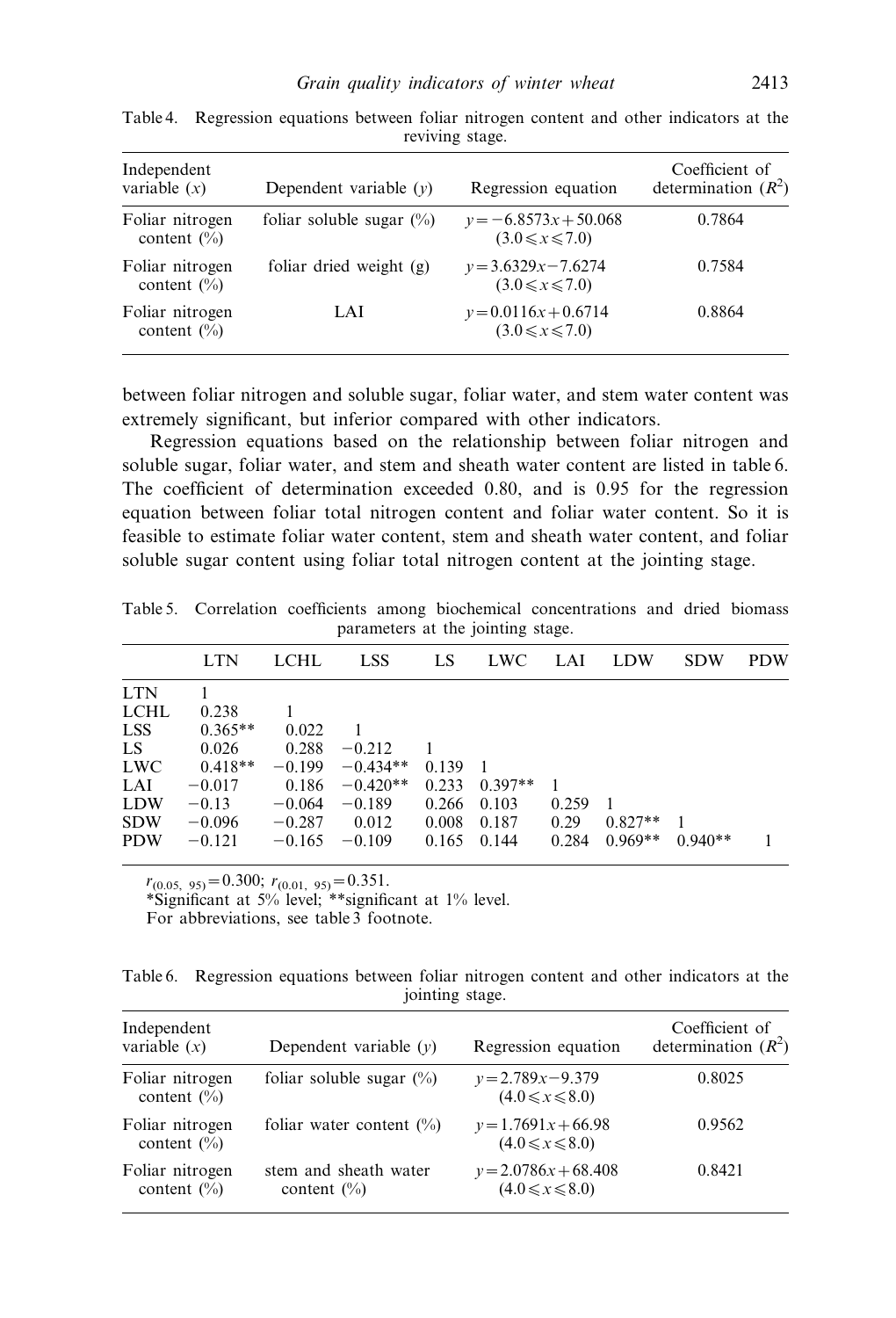|            | <b>LTN</b>     | LCHL.     | LSS.      | LS.             | LWC –     | - LAI                                  | <b>LDW</b> | <b>SDW</b> | <b>PDW</b> |
|------------|----------------|-----------|-----------|-----------------|-----------|----------------------------------------|------------|------------|------------|
| <b>LTN</b> | $\overline{1}$ |           |           |                 |           |                                        |            |            |            |
| LCHL       | 0.296          |           |           |                 |           |                                        |            |            |            |
| LSS -      | $0.704**$      | $0.648**$ | 1         |                 |           |                                        |            |            |            |
| LS.        | 0.086          | 0.09      | $-0.169$  |                 |           |                                        |            |            |            |
| <b>LWC</b> | $0.393**$      | $0.502**$ | $0.415**$ | $0.075 \quad 1$ |           |                                        |            |            |            |
| LAI        | 0.222          | $-0.263$  | $-0.144$  | $-0.17$         | $0.066$ 1 |                                        |            |            |            |
| <b>LDW</b> | $0.367**$      | $-0.078$  | 0.023     |                 |           | $-0.115$ 0.055 0.947** 1               |            |            |            |
| <b>SDW</b> | $0.314*$       | 0.083     | 0.169     | $-0.287$ 0.05   |           | $0.563**$ $0.674**$ 1                  |            |            |            |
| <b>PDW</b> | $0.351**$      | 0.044     | 0.139     |                 |           | $-0.258$ 0.055 0.710** 0.814** 0.978** |            |            |            |

Table 7. Correlation coefficients among biochemical concentrations and dried biomasses at the filling stage.

 $r_{(0.05, 95)} = 0.300; r_{(0.01, 95)} = 0.351.$ 

\*Significant at 5% level; \*\*significant at 1% level.

For abbreviations, see table 3 footnote.

#### 3.2.3. Measured biochemical concentration and biomass at the filling stage

Some researchers reported that fertilizing and watering at the filling stage significantly affected the grain protein content and enhanced the grain quality (Chang and Jiang 1996, Jing et al. 1999). Table 7 lists the correlation coefficients of each biochemical concentration and dried biomass indicators at the filling stage. As shown in table 7, the correlation coefficients between foliar nitrogen content and soluble sugar, stem and sheath water leaf dried weight, stem and sheath dried weight and plant dried weight were extremely significant.

Regression equations between foliar nitrogen content and other biochemical concentrations at the filling stage are listed in table 8. The determination coefficients of the regression equations are very high. So the estimation of stem and sheath water content, soluble sugar content and plant dried weight through foliar nitrogen content is feasible.

### 3.2.4. Measured biochemical concentration and biomass at the ripening stage

The correlation coefficient between measured biochemical concentration and dried biomass index and the regression equations between foliar nitrogen content

| Independent<br>variable $(x)$      | Dependent variable $(v)$                 | Regression equation                               | Coefficient of<br>determination $(R^2)$ |
|------------------------------------|------------------------------------------|---------------------------------------------------|-----------------------------------------|
| Foliar nitrogen<br>content $(\% )$ | soluble sugar $(\% )$                    | $y = -1.1723x + 9.8327$<br>$(4.5 \le x \le 6.0)$  | 0.7968                                  |
| Foliar nitrogen<br>content $(\% )$ | stem and sheath water<br>content $(\% )$ | $y = -10.998x + 134.65$<br>$(4.50 \le x \le 6.0)$ | 0.8521                                  |
| Foliar nitrogen                    | content (%)foliar dried<br>weight $(g)$  | $v = 3.3532x + 21.324$<br>$(4.50 \le x \le 6.0)$  | 0.7968                                  |
| Foliar nitrogen<br>content $(\% )$ | stem and sheath dried<br>weight $(g)$    | $y=12.535x+108.21$<br>$(4.50 \le x \le 6.0)$      | 0.8567                                  |
| Foliar nitrogen<br>content $(\% )$ | plant dried weight (g)                   | $v = 15.888x + 129.6$<br>$(4.50 \le x \le 6.0)$   | 0.9124                                  |
|                                    |                                          |                                                   |                                         |

Table 8. Regression equations between foliar nitrogen content and selected biochemical parameters at the filling stage.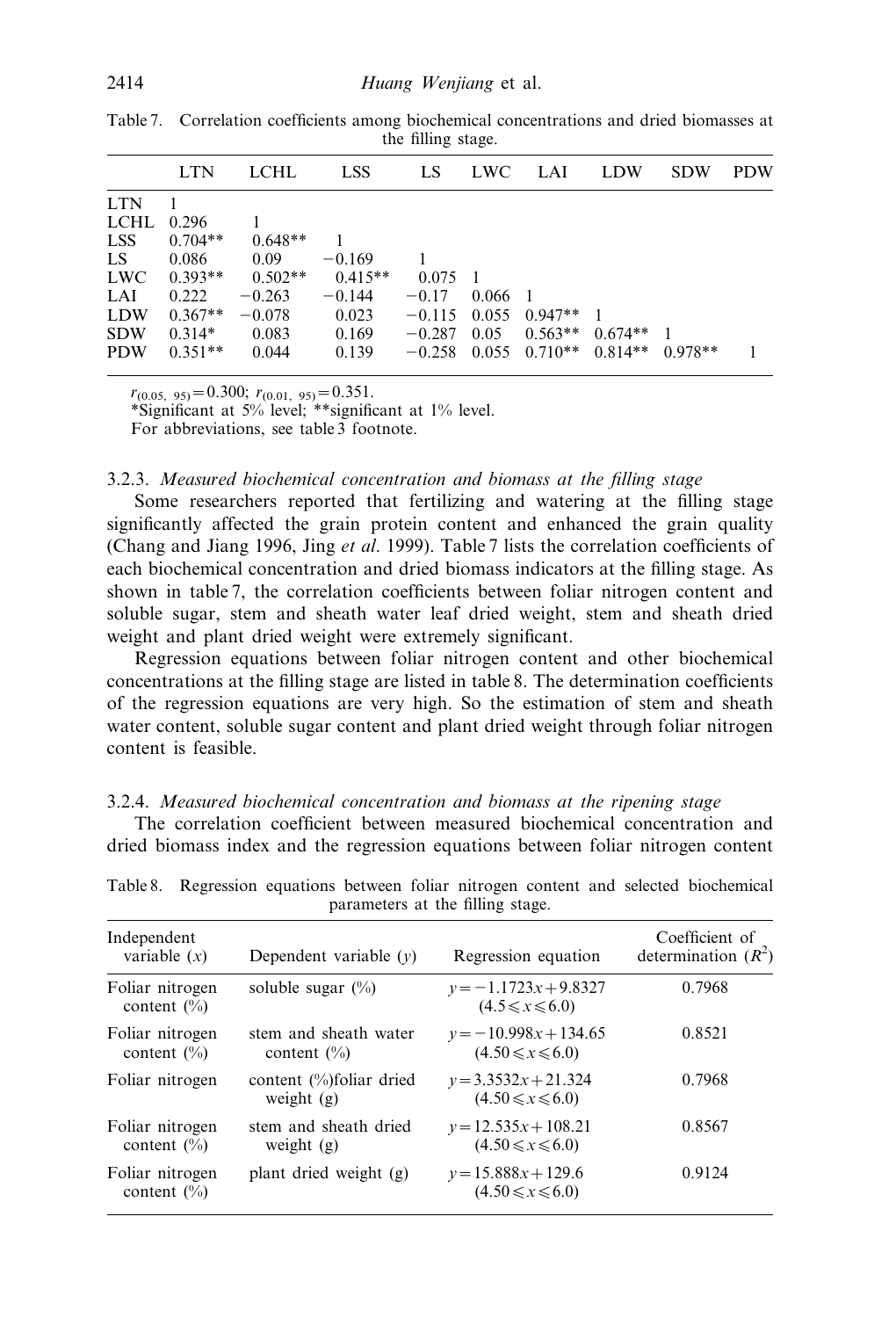|            | <b>LTN</b> | LCHL-             | LSS -                                             | LS.                                                      | LWC LAI       | <b>LDW</b> | <b>SDW</b> | <b>PDW</b> |
|------------|------------|-------------------|---------------------------------------------------|----------------------------------------------------------|---------------|------------|------------|------------|
| <b>LTN</b> | 1.000      |                   |                                                   |                                                          |               |            |            |            |
| LCHL       | $0.592**$  | 1.000             |                                                   |                                                          |               |            |            |            |
| LSS.       |            | $0.126$ $0.535**$ | 1.000                                             |                                                          |               |            |            |            |
| LS         | $-0.345*$  |                   | $-0.308* -0.314* 1.000$                           |                                                          |               |            |            |            |
| <b>LWC</b> |            |                   | $0.576*$ $0.510**$ $0.616**$ $-0.500**$ 1.000     |                                                          |               |            |            |            |
| LAI.       | 0.197      | $-0.212$          | $-0.383**$                                        | 0.023                                                    | $0.066$ 1.000 |            |            |            |
| <b>LDW</b> | $0.305*$   |                   | $-0.207$ $-0.449**$ $-0.032*$ 0.055 0.947** 1.000 |                                                          |               |            |            |            |
| <b>SDW</b> | 0.274      | $-0.008$          |                                                   | $-0.391**$ $-0.362**$ 0.050 0.563** 0.674** 1.000        |               |            |            |            |
| <b>PDW</b> | $0.302*$   | $-0.065$          |                                                   | $-0.435***$ $-0.294$ 0.055 0.710** 0.814** 0.978** 1.000 |               |            |            |            |

Table 9. Correlation coefficients among biochemical concentrations and dried biomasses at the ripening stage.

 $r_{(0.05, 95)} = 0.300; r_{(0.01, 95)} = 0.351.$ 

\*Significant at 5% level; \*\*significant at 1% level.

For abbreviations, see table 3 footnote.

and other biochemical correlations, at the ripening stage, are listed in tables 9 and 10, respectively. As shown in table 9, the correlations between foliar nitrogen content and chlorophyll content, foliar starch content, foliar water content, stem and sheath dry weight and plant dried weight are significant, but are lower for other biochemical concentration parameters.

From table 10, it can be seen that the coefficient of determination is high for the regression equations describing the relationship between foliar nitrogen and chlorophyll content, stem and sheath water content, foliar starch content, foliar water content, foliar dried weight, and plant dried weight, especially between foliar nitrogen and chlorophyll and stem and sheath water content. If the foliar nitrogen content is measured, the stem and sheath water content, foliar dried weight, stem and sheath dried weight and plant dried weight could be estimated by these regression equations; moreover, there is high reliability of the estimation of chlorophyll, stem and sheath, and sheath water content.

| Independent<br>variable $(x)$      | Dependent variable $(v)$                 | Regression equation                               | Coefficient of<br>determination $(R^2)$ |
|------------------------------------|------------------------------------------|---------------------------------------------------|-----------------------------------------|
| Foliar nitrogen<br>content $(\% )$ | chlorophyll content $(\% )$              | $v = 1.968x - 2.6886$<br>$(1.0 \le x \le 3.0)$    | 0.8120                                  |
| Foliar nitrogen<br>content $(\% )$ | foliar starch content $(\% )$            | $y = -6.0868x + 27.4481$<br>$(1.0 \le x \le 3.0)$ | 0.7687                                  |
| Foliar nitrogen<br>content $(\% )$ | foliar water content $(\%)$              | $y=4.4283x+57.371$<br>$(1.0 \le x \le 3.0)$       | 0.7435                                  |
| Foliar nitrogen<br>content $(\% )$ | stem and sheath water<br>content $(\% )$ | $v = 5.204x + 55.324$<br>$(1.0 \le x \le 3.0)$    | 0.8432                                  |
| Foliar nitrogen<br>content $(\% )$ | foliar dried weight $(g)$                | $v = 5.9996x + 14.868$<br>$(1.0 \le x \le 3.0)$   | 0.7543                                  |
| Foliar nitrogen<br>content $(\% )$ | plant dried weight (g)                   | $y=19.511x+98.616$<br>$(1.0 \le x \le 3.0)$       | 0.7612                                  |

Table 10. Regression equations between foliar nitrogen content and selected biochemical parameters at the ripening stage.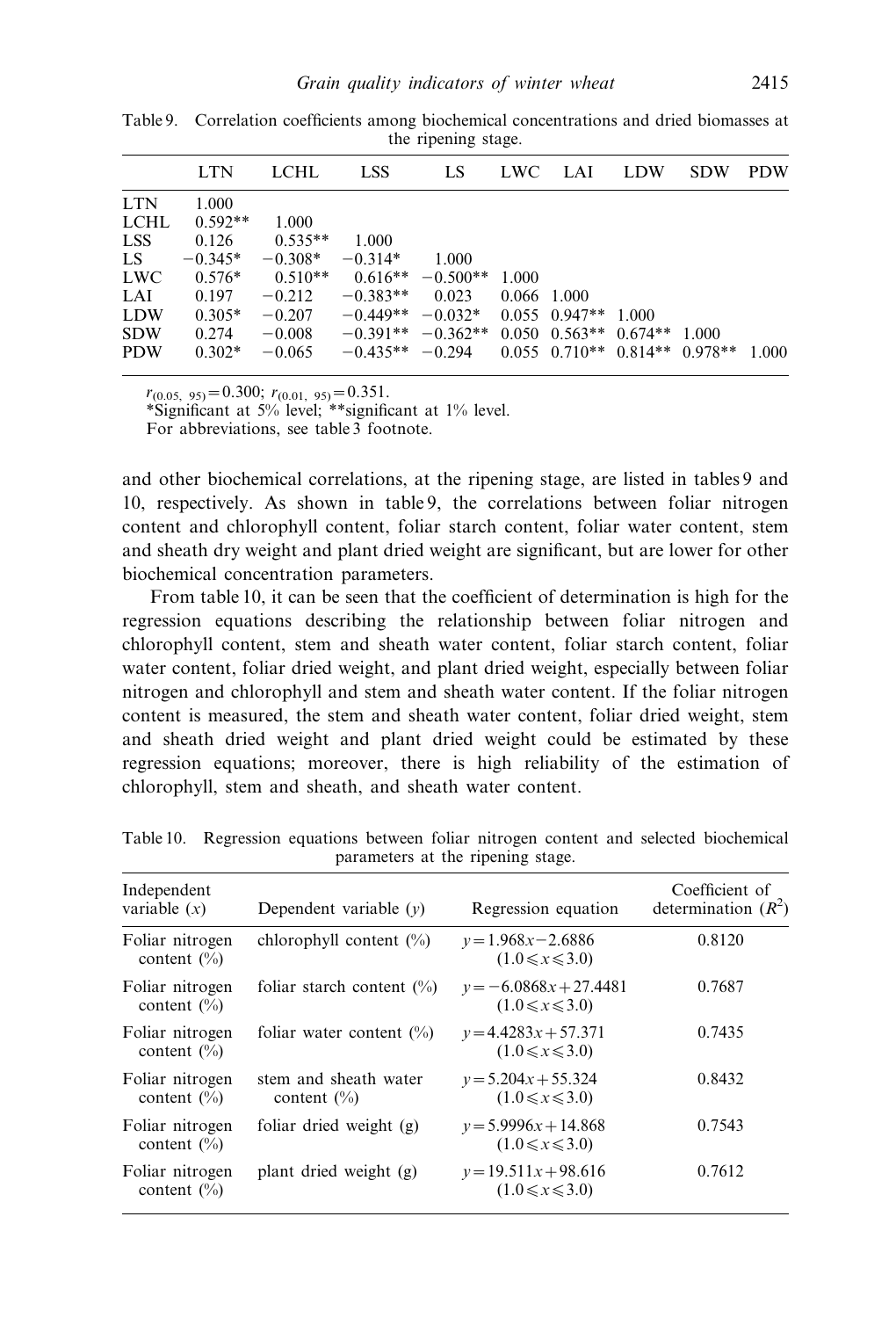| Grain<br>biochemical<br>content                              | Protein<br>content<br>$\binom{0}{0}$ | Flour<br>dried<br>gluten<br>$\binom{0}{0}$ | Sedimentation Forming<br>value<br>$\binom{0}{0}$ | time<br>(min) | Stable<br>time<br>(min) | Mixing<br>tolerance<br>$\binom{0}{0}$    | Rupture<br>time<br>(min) |
|--------------------------------------------------------------|--------------------------------------|--------------------------------------------|--------------------------------------------------|---------------|-------------------------|------------------------------------------|--------------------------|
| Foliar nitrogen $0.5265*$ 0.4940**<br>content $\binom{0}{0}$ |                                      |                                            | 0.2343                                           |               |                         | $-0.0114$ $-0.1540$ $-0.0351$ $-0.1253*$ |                          |

Table 11. Correlation coefficients between foliar nitrogen content and the grain quality indicators.

 $r_{(0.05, 26)} = 0.374; r_{(0.01, 26)} = 0.478.$ 

\*Significant at 5% level; \*\*significant at 1% level.

#### 3.3. Foliar nitrogen content and grain quality indicators

The grain quality of winter wheat are characterized by protein content, wet gluten and dry gluten content, sedimentation value, forming time, stable time and so on. The correlation coefficient between total nitrogen content at anthesis and grain quality indicators is high, as shown in table 11. Here, the correlation between foliar nitrogen content and protein, flour dried gluten were extremely significant.

The foliar nitrogen content at anthesis stage is used to establish the predictive regression equation to estimate grain quality. The prediction regression equation of protein content in grain through foliar nitrogen content at anthesis has the form  $(n=75)$ 

$$
y = 8.1356x - 27.261(5 \le x \le 6, R^2 = 0.9012)
$$
 (1)

where x is the total nitrogen content in per cent in leaf at anthesis stage, and  $y$  is protein content in per cent in grain. The reliability of the regression equation can be seen in figure 1.

The prediction regression equation of flour dried gluten in grain through foliar nitrogen content at anthesis  $(n=75)$  is

$$
y = 6.8815x - 24.546(5 \le x \le 6, R^2 = 0.8579)
$$
 (2)



Figure 1. Relationship between foliar nitrogen content and grain protein content.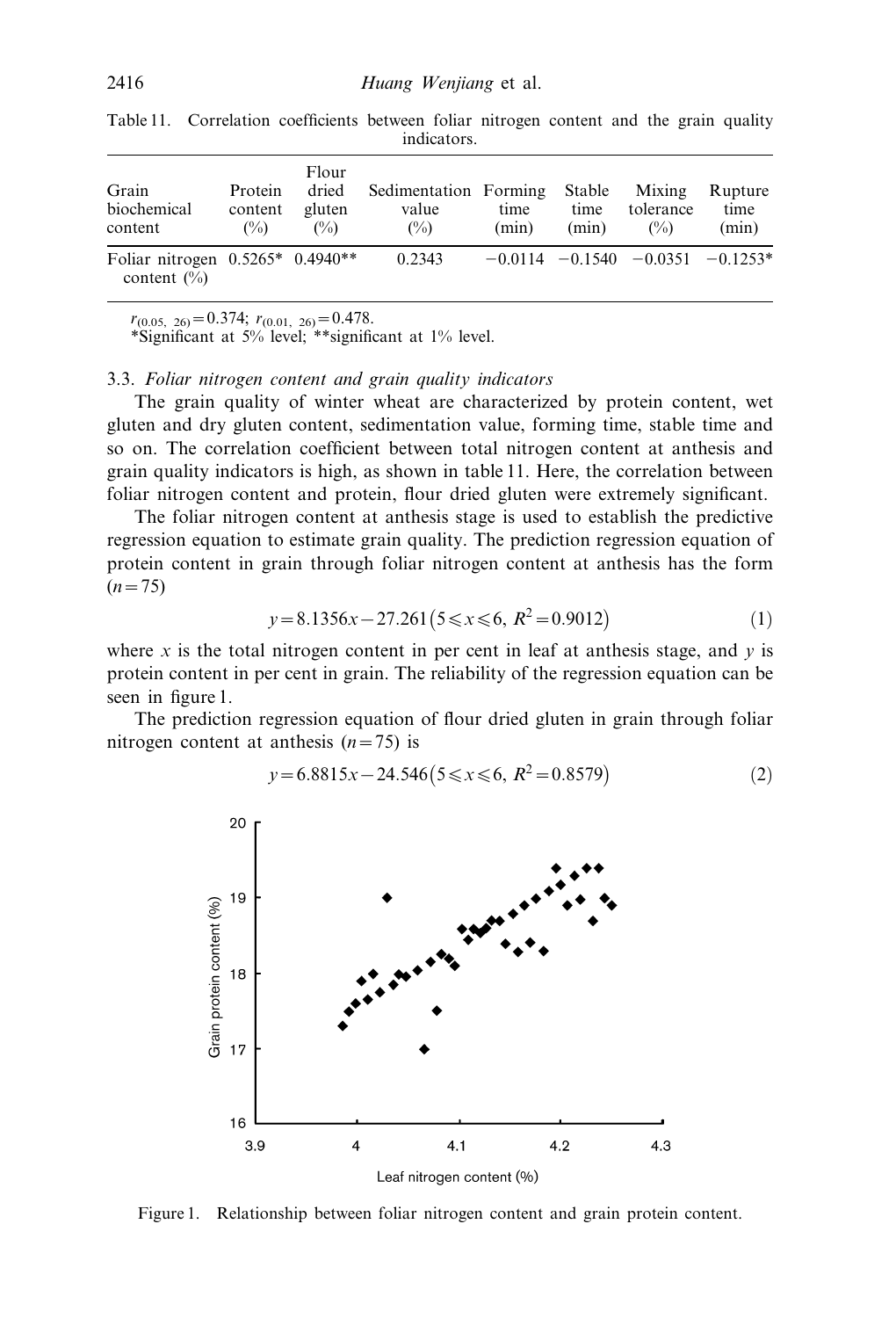where x is total nitrogen content in the leaf at anthesis in per cent and  $y$  is dry gluten content in grain in per cent.

The grain protein content was estimated by regression analysis; the correlation between the simulated and the measured values can be seen in figure 2. The coefficient of determination between the simulated and the measured values is 0.9687, which is extremely significant. The results mentioned above indicate that the prediction of grain quality indicators by foliar nitrogen content is surprisingly good.

## 4. Discussion

### 4.1. Relationship between wheat foliar nitrogen content and spectral reflectance

Estimation of biochemical constituents in plants using the reflectance spectrum has been studied by many researchers (Stuedler *et al.* 1989, Aber and Federer 1992). Some researchers only compared the correlation among biochemical concentrations. However, there existed differences in correlation of biochemical concentrations and dried biomass at different growth stages. This made the biochemical concentration evaluation through remote sensing more difficult. Taking this situation into account, we examined a great number of samples, and all the established regression equations in this paper are based on these samples. The wavelength bands related to foliar nitrogen content are located at 1000–1140 nm and 1200–1300 nm, while it has very significant correlation in 1000–1140 nm.

#### 4.2. Relationship between foliar nitrogen content and grain quality indicators

Remote sensing offers the potential to determine rapidly the physiological conditions of wheat in wide areas, and spectral reflectance measurement at leaf and canopy scales in the field provides a promising, expeditious and non-destructive way to gather information in a relatively wide area in a short time. With the development of space techniques, remote sensing is being broadly applied in agriculture. How to use remote sensing technology to predict wheat grain quality is an important problem. We have established a series of regression equations for predicting grain quality indicators (e.g. protein, dry gluten, wet gluten). The present



Figure 2. Relationship between simulated and measured values for grain protein content.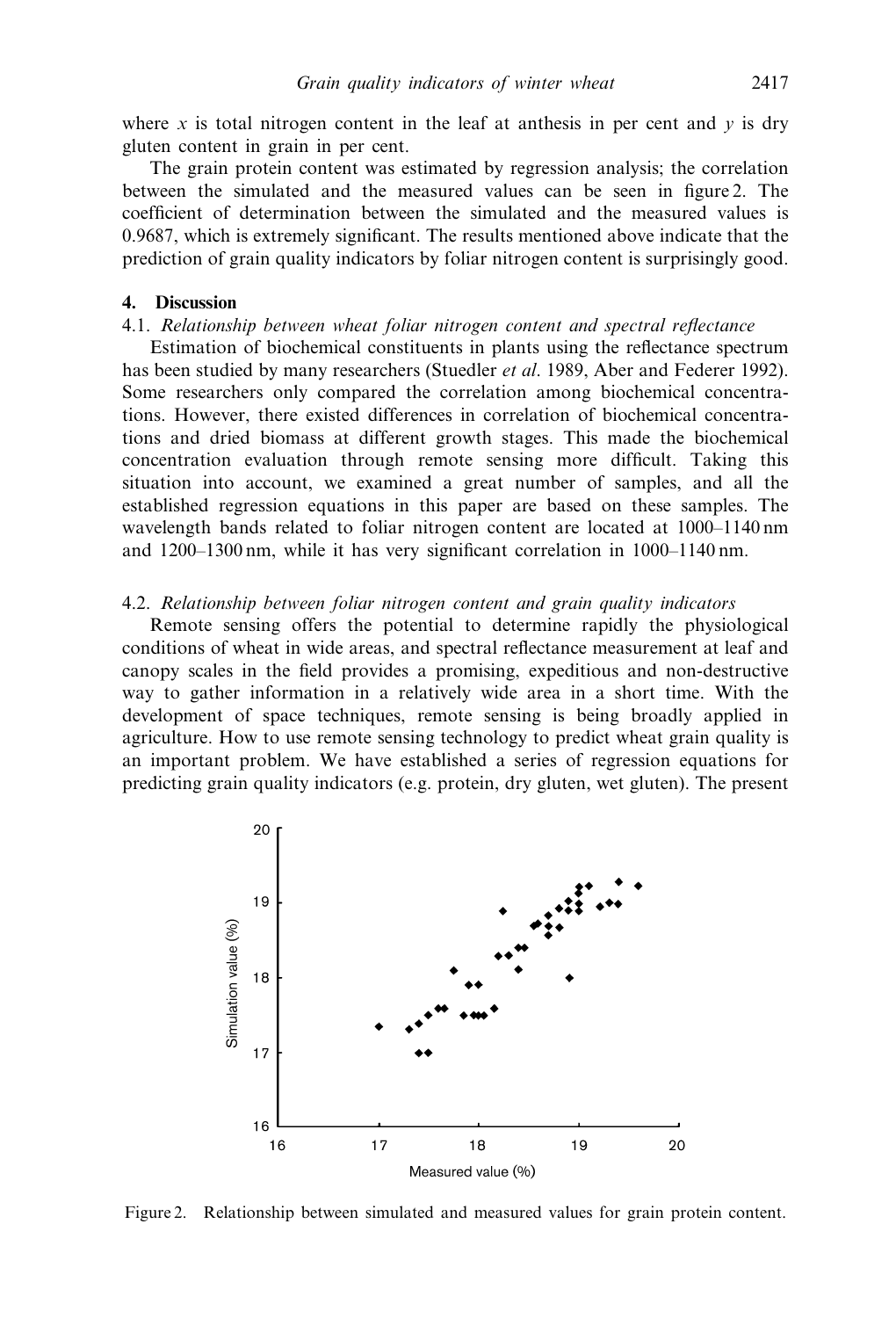study has shown that there are robust correlations between foliar total nitrogen content and foliar biochemical concentrations and grain quality indicators. The predictions of grain protein, dry gluten, and wet gluten content by foliar total nitrogen content were surprisingly good.

# 5. Conclusion

The regression equations given in this paper have a strong potential for 'operational' use in the context of precision agriculture. They allow the on-site and non-sampling mode of crop-growth monitoring, fertilizing and water guiding, and grain-quality forecasting. Using these results, we are developing some simple instruments in these sensitive bands. For example, an optical camera lens focusing on 1000–1140 nm and 1200–1300 nm could be fixed on an agricultural machine travelling in the field. Such simple instruments can diagnose the plant growth status by the acquired spectral response. Moreover, a careful analysis should be carried out to investigate the effects of these characteristics: centre location, band width and sensor height above the ground.

# **Acknowledgments**

The authors gratefully acknowledge the financial support provided for this research by the Special Funds for Major State Basic Research Project (G2000077907) and the state 863 project (2002AA243011). The authors are grateful to Mrs Ma Zhihong and Du Xiaohong for data acquisition. We also thank Dr Yang Minhua and Song Xiaoyu for their contribution during the conduct of experimentation.

#### **References**

- ABER, J. D., and FEDERER, C. A., 1992, A generalized, lumped-parameter model of photosynthesis, evapotranspiration and net primary production in temperate and boreal forest ecosystem and sheaths. Oecologia, 92, 463–474.
- BLACKBURN, G. A., 1998, Quantifying chlorophyll and carotenoids from leaf to canopy scales: an evaluation of some hyper-spectral approaches. Remote Sensing of Environment, 66, 273–285.
- BLACKBURN, G. A., and PITMAN, J. I., 1999, Biochemical controls on the directional spectral reflectance properties of bracken (Pleridium aquilinum) canopies: results of a field experiment. International Journal of Remote Sensing, 20, 2265-2282.
- BLACKMER, T. M., SCHEPERS, J. S., and VARVEL, G. E., 1996, Nitrogen deficiency detection using shortwave radiation from irrigated corn canopies. Agronomy Journal, 88, 1–5.
- BOREL, C. C., and GERSTL, S. A. W., 1994, Nonlinear spectral mixing models for vegetation and soil surfaces. Remote Sensing of Environment, 47, 403–416.
- CARD, D. H., PERTERSON, D. L., and MATSON, P. A., 1988, Prediction of foliar chemistry by the use of visible and near infrared spectroscopy. Remote Sensing of Environment, 26, 123–147.
- CHANG, B. J., and JIANG, J. Y., 1996, Effect of applying total nitrogen on grain protein in durum wheat and common wheat. Acta Agriculturae Boreali-occidentalis Sinica, 5, 40–42.
- CHANG, R. H., SUN, X. M., and ZHU, Z. L., 1997, A remote sensing model for determining chlorophyll content and its distribution using landsat images. Acta Botanica Sinica, 39, 821–825.
- DAUGHTRY, C. S. T., WALTHALL, C. L., KIM, M. S., COLSTOUN, E. B., and MCMURTREY, J. E., 2000, Estimating corn foliar chlorophyll content from leaf and canopy reflectance. Remote Sensing of Environment, 74, 229–239.
- FOURTY, T. H., BARET, F., JACQUEMOND, S., SCHMUCK, G., and VERDEPONT, J., 1994, Foliar optical properties with explicit description of its biochemical composition: direct and inverse problems. Remote Sensing of Environment, 56, 104–117.
- GANAPOL, B. D., JOHNSON, L. F., HAMMER, P. D., HLAVKA, C. A., and PETERSON, D. H.,